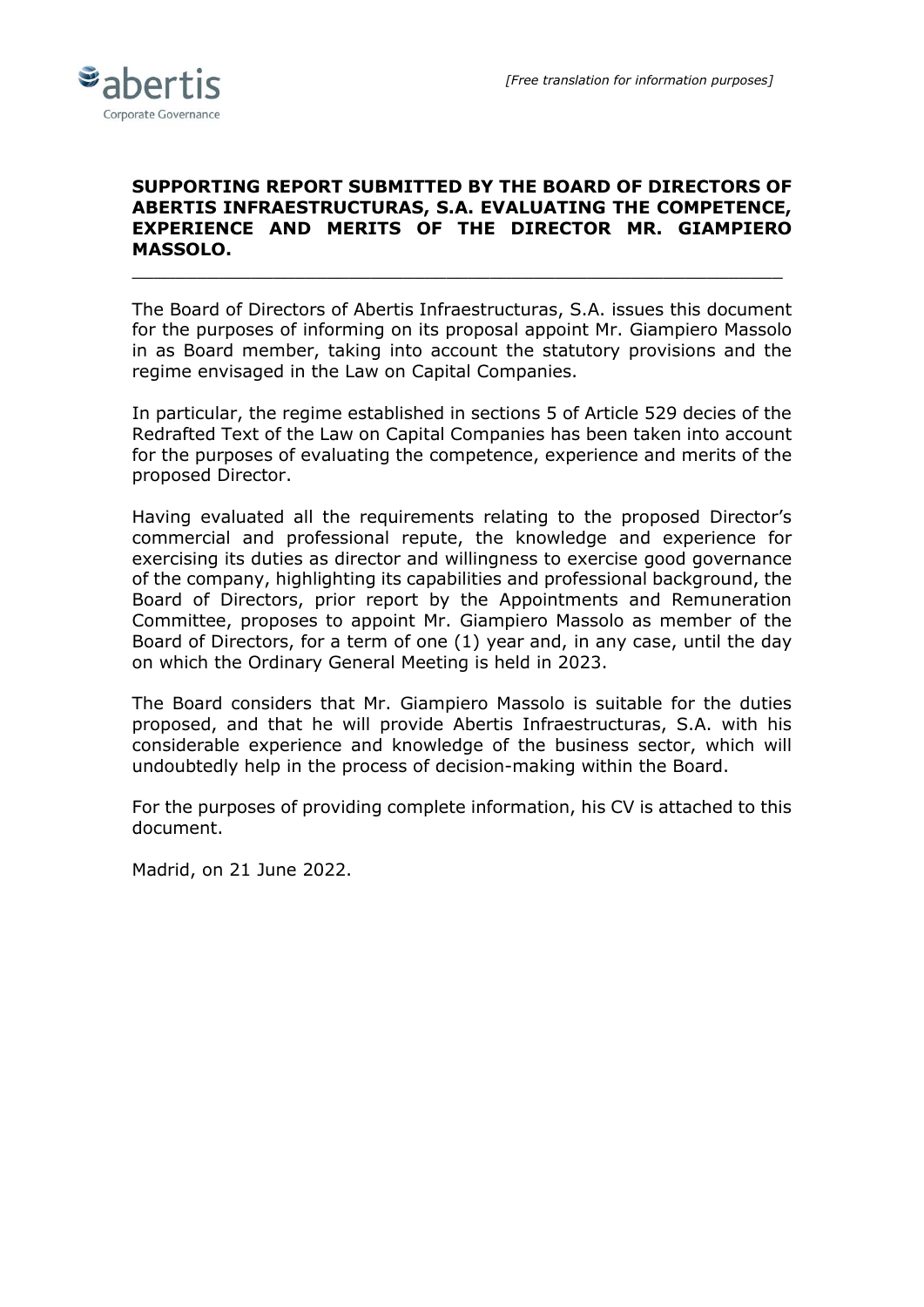



# **ANNEX Nº1**

## **CV MR. GIAMPIERO MASSOLO**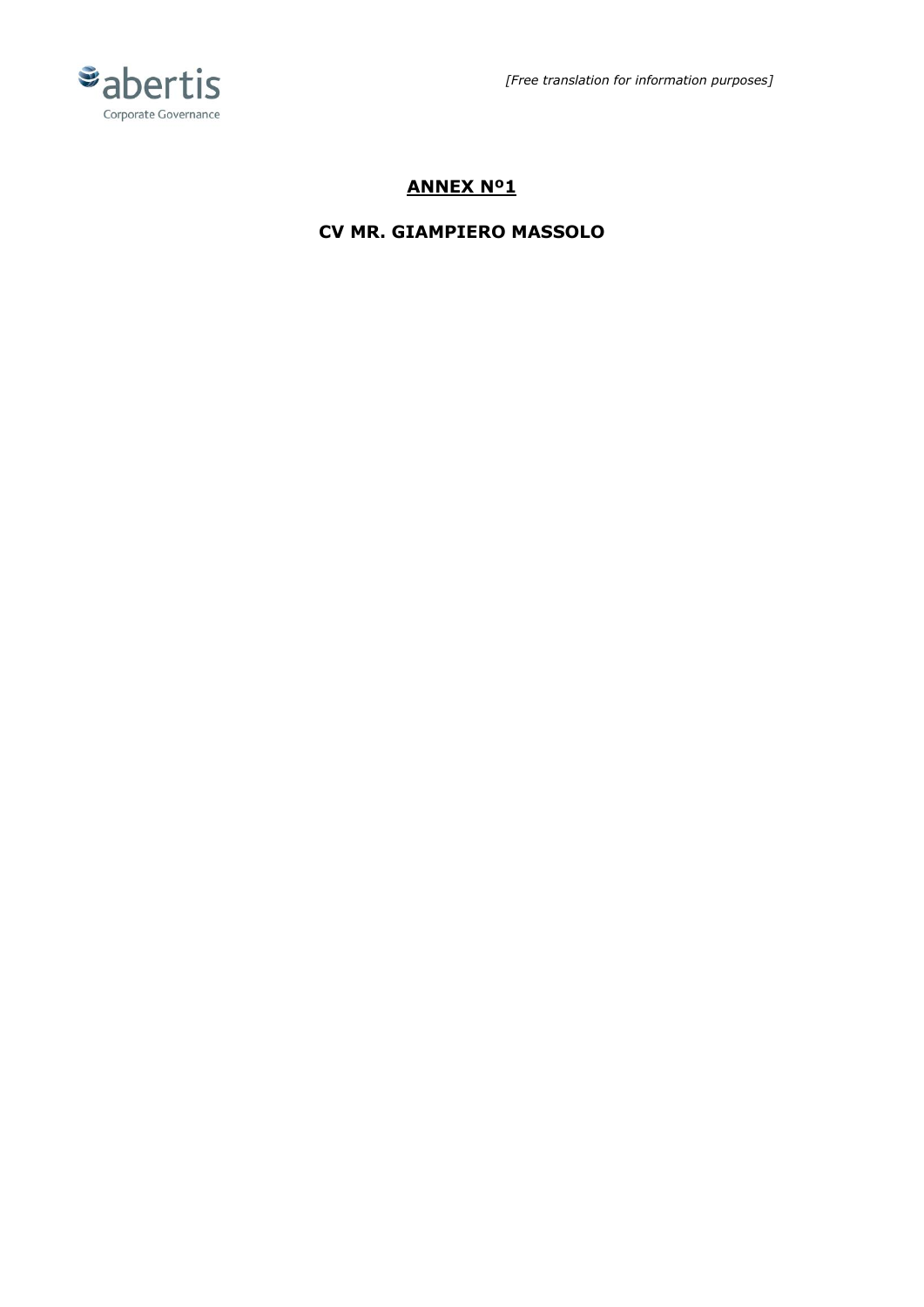## Giampiero Massolo

Giampiero Massolo is President of Atlantia SpA since 29 April 2022 and President of the Institute for International Political Studies (ISPI) since January 2017. He was President of Fincantieri SpA from May 2016 to May 2022 and he is President of Fincantieri NexTech since August 2021.

Between May 2012 and May 2016, he was Coordinator of the Italian Intelligence Community at the Presidency of the Council of Ministers.

In September 2007, he took up the post of Secretary General of the Ministry of Foreign Affairs. From April 2008 to December 2009 he also served as Personal Representative (Sherpa) of the Prime Minister for the G8 and the G20.

At the Ministry of Foreign Affairs, he held - between 1996 and 2007 - the positions of Head of the Press Service, Director General for Political Affairs, Director General for Human Resources, Chief of Cabinet of the Foreign Minister. He was appointed Full Ambassador in January 2006.

From June 1994 to May 1996 he was Head of the Secretariat of the Prime Minister.

He has served at the Italian Embassies to the Holy See and Moscow, as well as at the Permanent Representation to the European Union.

He was Adjunct Professor of security studies at the Sciences Po University in Paris. He holds courses of international security relations at the School of Government of the LUISS University in Rome.

He regularly contributes to the newspapers "La Repubblica" and "La Stampa".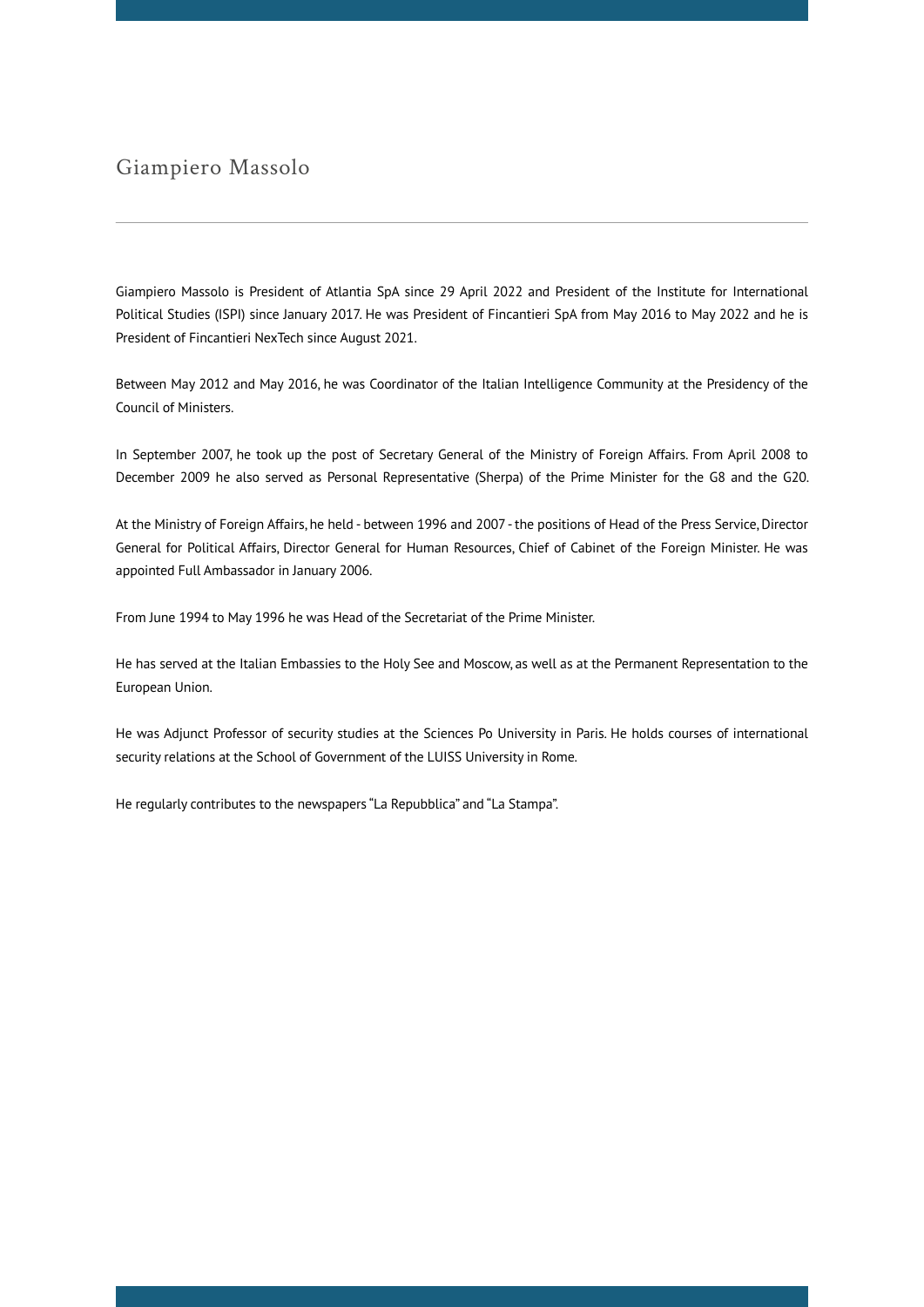

### **SUPPORTING REPORT SUBMITTED BY THE BOARD OF DIRECTORS OF ABERTIS INFRAESTRUCTURAS, S.A. EVALUATING THE COMPETENCE, EXPERIENCE AND MERITS OF THE DIRECTOR MR. ENRICO LAGHI.**

 $\_$  , and the set of the set of the set of the set of the set of the set of the set of the set of the set of the set of the set of the set of the set of the set of the set of the set of the set of the set of the set of th

The Board of Directors of Abertis Infraestructuras, S.A. issues this document for the purposes of informing on its proposal appoint Mr. Enrico Laghi in as Board member, taking into account the statutory provisions and the regime envisaged in the Law on Capital Companies.

In particular, the regime established in sections 5 of Article 529 decies of the Redrafted Text of the Law on Capital Companies has been taken into account for the purposes of evaluating the competence, experience and merits of the proposed Director.

Having evaluated all the requirements relating to the proposed Director's commercial and professional repute, the knowledge and experience for exercising its duties as director and willingness to exercise good governance of the company, highlighting its capabilities and professional background, the Board of Directors, prior report by the Appointments and Remuneration Committee, proposes to appoint Mr. Enrico Laghi as member of the Board of Directors, for a term of one (1) year and, in any case, until the day on which the Ordinary General Meeting is held in 2023.

The Board considers that Mr. Enrico Laghi is suitable for the duties proposed, and that he will provide Abertis Infraestructuras, S.A. with his considerable experience and knowledge of the business sector, which will undoubtedly help in the process of decision-making within the Board.

For the purposes of providing complete information, his CV is attached to this document.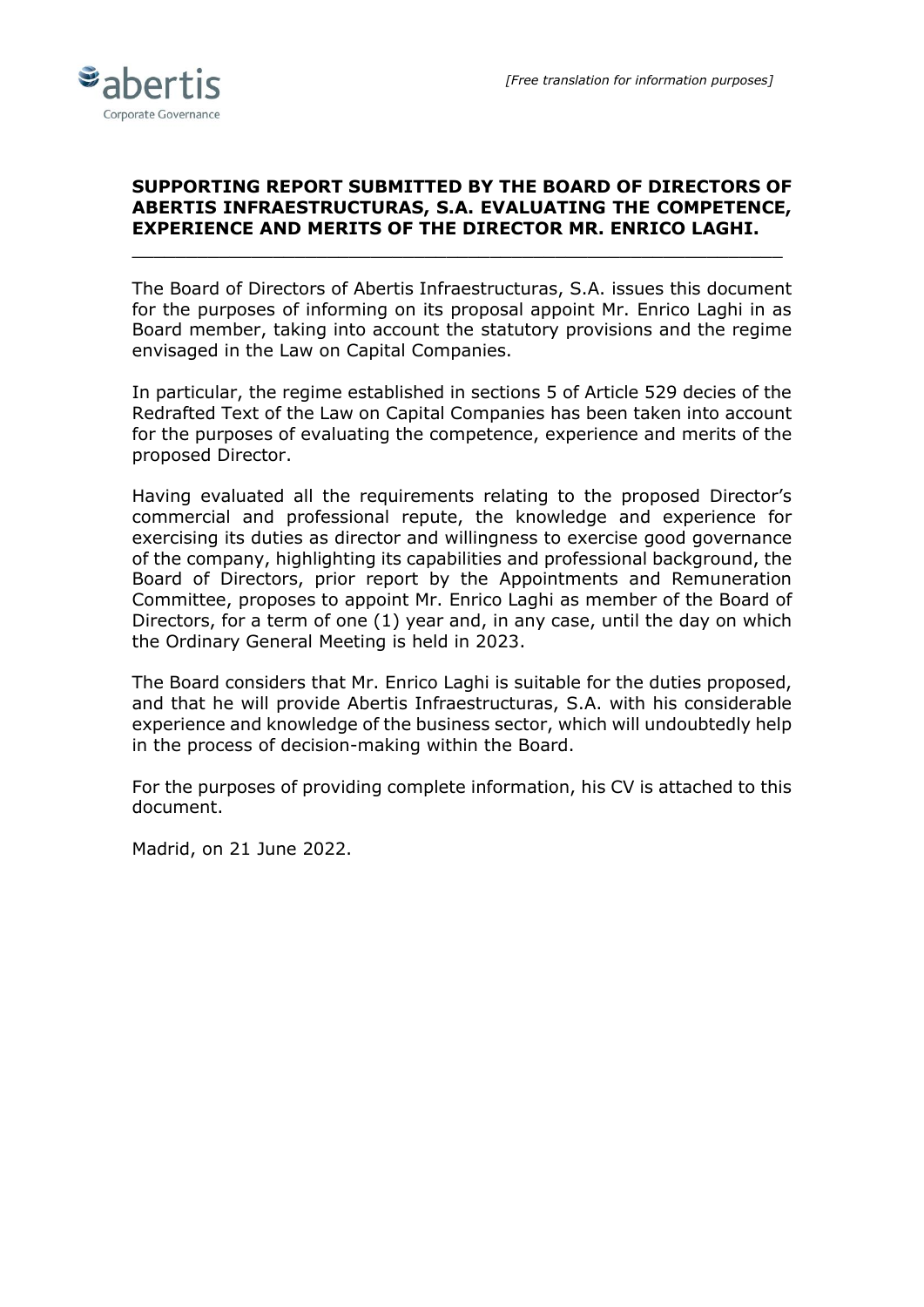

*[Free translation for information purposes]*

## **ANNEX Nº1**

### **CV MR. ENRICO LAGHI**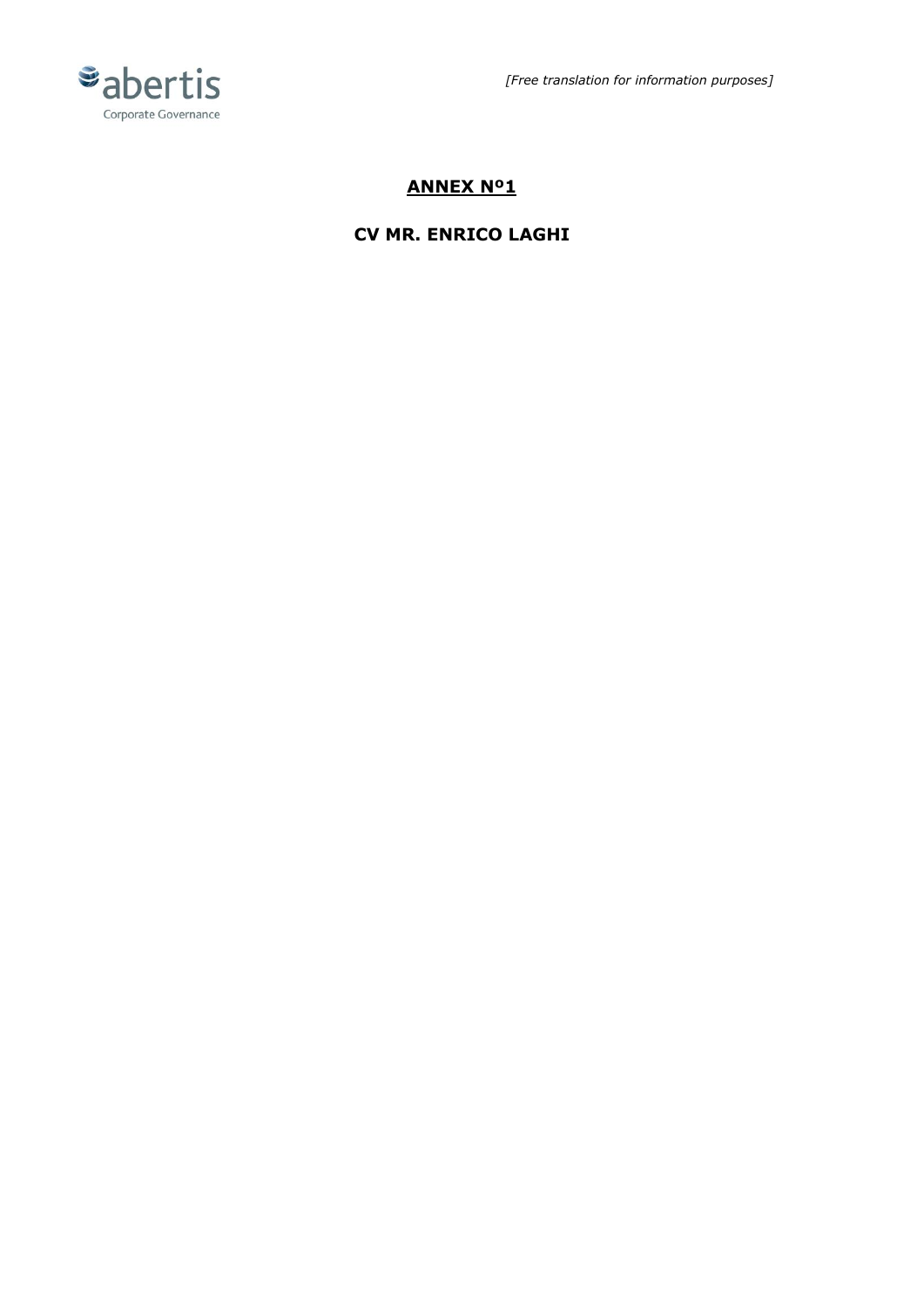#### **Academic Positions**

Ordinary Professor in Business Administration.

He has been Lecturer in Accounting Analysis at the Advanced Course of the Police Tax School of the Guardia di Finanza.

He has been, among others, Chairman of the Master's Degree Course in Business Economics at the Faculty of Economics at the La Sapienza University of Rome and Lecturer of Financial Analysis and General and Applied Accounting at the University Luiss Guido Carli, in Rome.

#### **Management or supervisory positions in corporations or entities**

- 1. Chief Executive Officer of Edizione S.p.A.
- 2. Chairman of the Board of Directors of Studio Laghi S.r.l.
- 3. Board Member of MilanoSesto S.p.A.
- 4. Liquidator of Lkts S.p.A. and of the Ktesios Group companies
- 5. Liquidator of Air Italy S.p.A.

He has been member of the Board of Directors or Board of Statutory Auditors of companies also listed on the Italian Stock Exchange, including: Acea S.p.A., Pirelli & C. S.p.A., Gruppo Editoriale L'Espresso, Beni Stabili S.p.A., Unicredit S.p.A., Banca Finnat S.p.A., Nomura Sim S.p.A., TIM – Telecom Italia Mobile S.p.A., Finsiel S.p.A., RaiCinema S.p.A., RaiSat S.p.A., RaiNet S.p.A., Cofiri F&L S.p.A., Fendi S.r.l., Fiorucci S.p.A.

From July 2017 to July 2020, he has been member of the Council for the Economy, a body established by the Holy Father on February 24th, 2014, with the Apostolic Letter Motu Proprio Fidelis dispensator et prudens, with the task of overseeing the economic management and supervising the administrative and financial structures and Dicasteries of the Roman Curia, the Institutions connected with the Holy See and the Vatican City State.

#### **Appointments in commissarial management**

He is Liquidation Commissioner of IMAIE – Institute for the Protection of the Rights of Artists Performers Editors.

He has been Extraordinary Commissioner of the Extraordinary Administration proceedings of Alitalia S.p.A. and Cityliner S.p.A.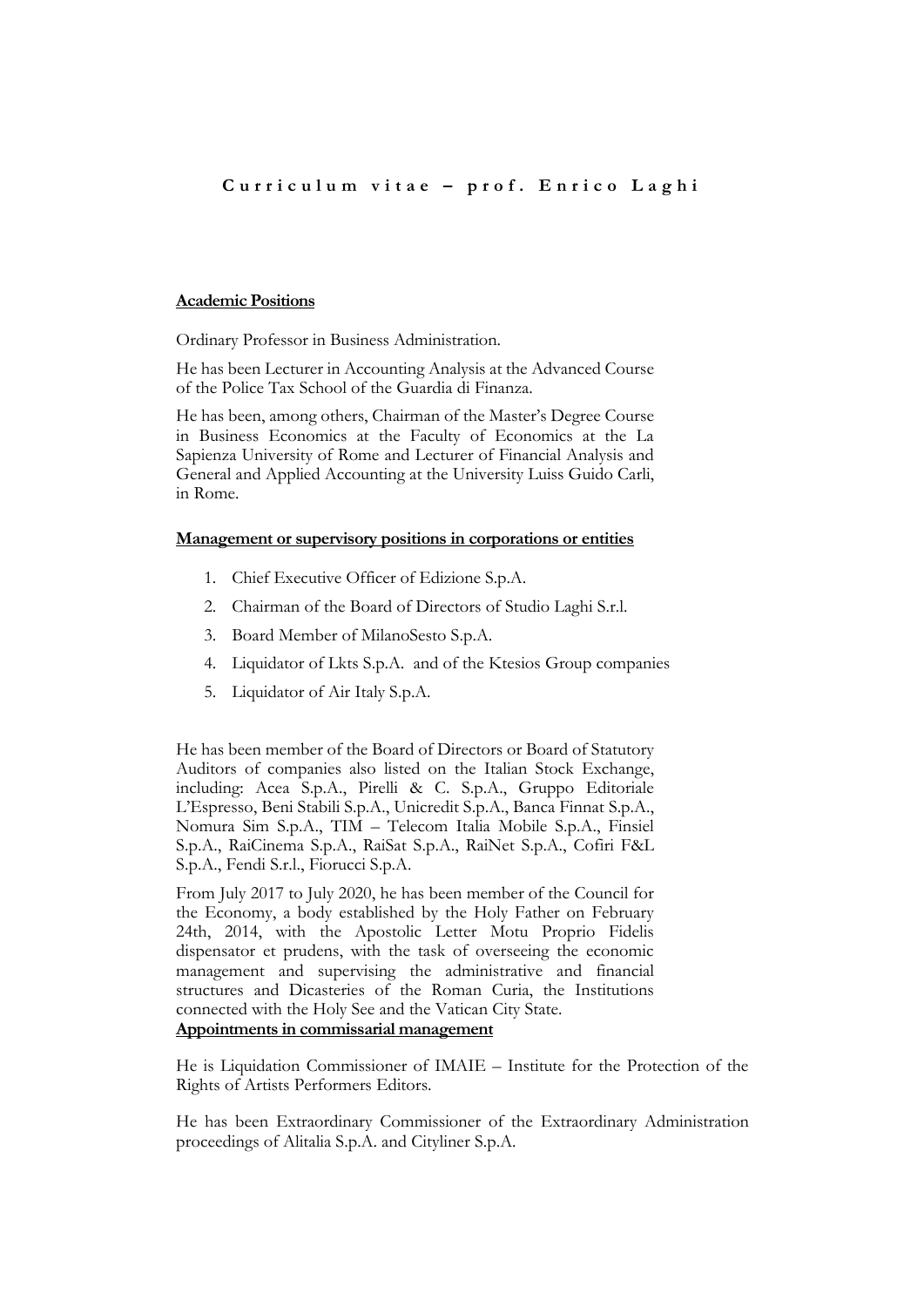He has been Extraordinary Commissioner of the Extraordinary Administration proceedings of Ilva S.p.A. and relevant Group's Companies.

He has been member of the Supervisory Committee of Tirrenia Società di Navigazione S.p.A. in Extraordinary Administration.

He served as Judicial Commissioner of the composition proceedings No. 12/2013 and 13/2013 Seat Pagine Gialle S.p.A. and Seat Pagine Gialle Italia S.p.A.

#### **Positions in non-governmental bodies in the field of** *accounting* **&** *valuation*

He is member of the board of trustees of OIV – Organismo Italiano delle Valutazioni.

He has been members of the board of trustee of the Standard Advice Review Group (SARG) of the European Commission, an advisory body on international accounting standards.

He has been member of the Consultive Working Group (CWG) for the Corporate Reporting Standing Committee (CRSC) of ESMA, European Securities and Market Authorities.

He has been member of the EFRAG (European Financial Reporting Advisory Group) – Governance and Nominating Committee.

He has been member of the Management Board of the OIC – Organismo Italiano della Contabilità.

He has been the Chiarman of TWG – Accounting Rules and Financing Commission of the European Construction Industry Federation (FIEC).

He has been director of the Charted Accountants and Accounting Experts of Rome.

#### **Professional activities**

He carries out consulting services on the valuation of companies and business units and provides opinions on financial statements and corporate information related issues.

May, 4th 2022, Rome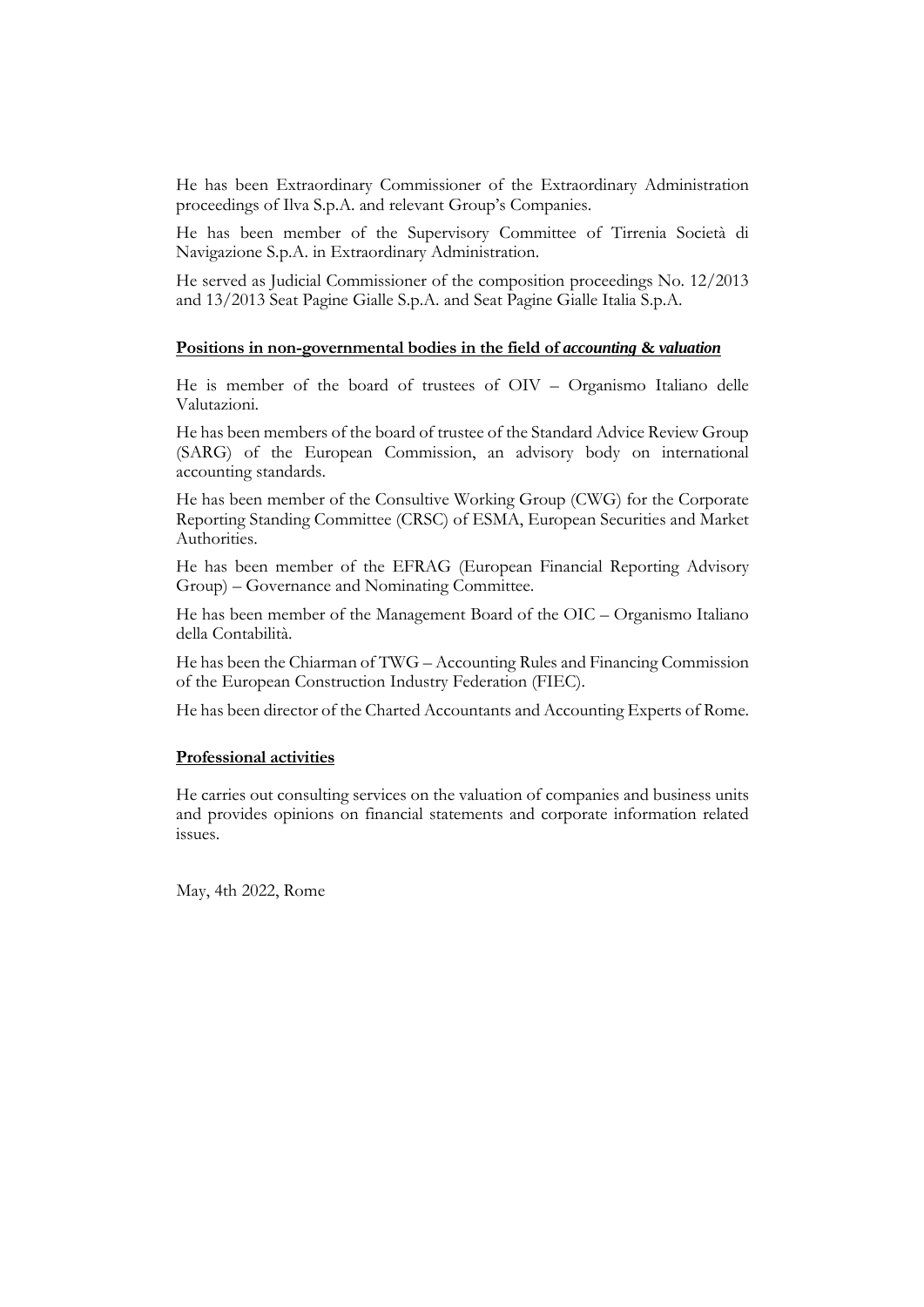

### **SUPPORTING REPORT SUBMITTED BY THE BOARD OF DIRECTORS OF ABERTIS INFRAESTRUCTURAS, S.A. EVALUATING THE COMPETENCE, EXPERIENCE AND MERITS OF THE DIRECTOR MR. ÁNGEL GARCÍA ALTOZANO.**

\_\_\_\_\_\_\_\_\_\_\_\_\_\_\_\_\_\_\_\_\_\_\_\_\_\_\_\_\_\_\_\_\_\_\_\_\_\_\_\_\_\_\_\_\_\_\_\_\_\_\_\_\_\_\_\_\_\_\_\_

The Board of Directors of Abertis Infraestructuras, S.A. issues this document for the purposes of informing on its proposal appoint Mr. Ángel García Altozano in as Board member, taking into account the statutory provisions and the regime envisaged in the Law on Capital Companies.

In particular, the regime established in sections 5 of Article 529 decies of the Redrafted Text of the Law on Capital Companies has been taken into account for the purposes of evaluating the competence, experience and merits of the proposed Director.

Having evaluated all the requirements relating to the proposed Director's commercial and professional repute, the knowledge and experience for exercising its duties as director and willingness to exercise good governance of the company, highlighting its capabilities and professional background, the Board of Directors, prior report by the Appointments and Remuneration Committee, proposes to appoint Mr. Ángel García Altozano as member of the Board of Directors, for a term of one (1) year and, in any case, until the day on which the Ordinary General Meeting is held in 2023.

The Board considers that Mr. Ángel García Altozano is suitable for the duties proposed, and that he will provide Abertis Infraestructuras, S.A. with his considerable experience and knowledge of the business sector, which will undoubtedly help in the process of decision-making within the Board.

For the purposes of providing complete information, his CV is attached to this document.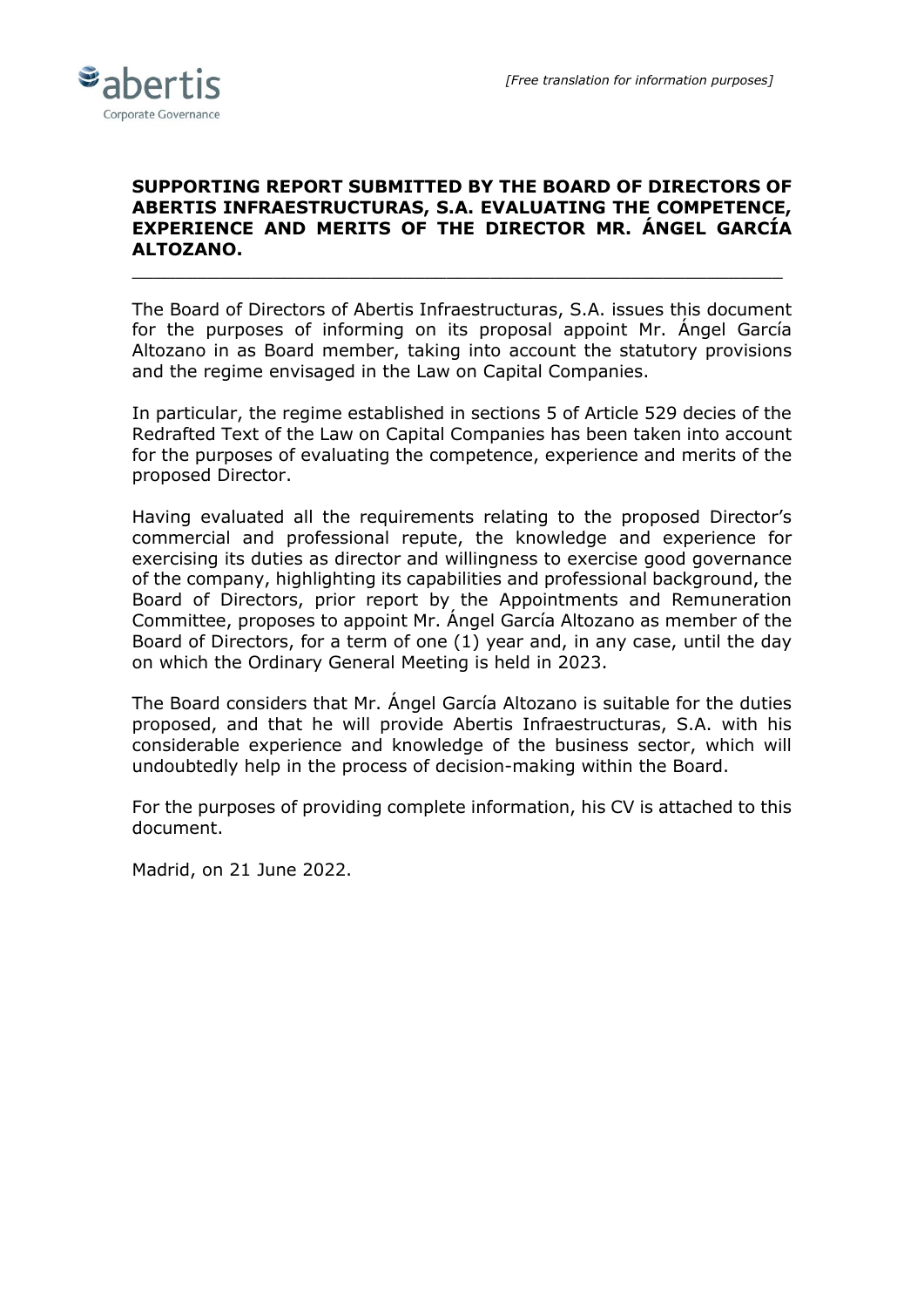



## **ANNEX Nº1**

# **CV MR. ÁNGEL GARCÍA ALTOZANO**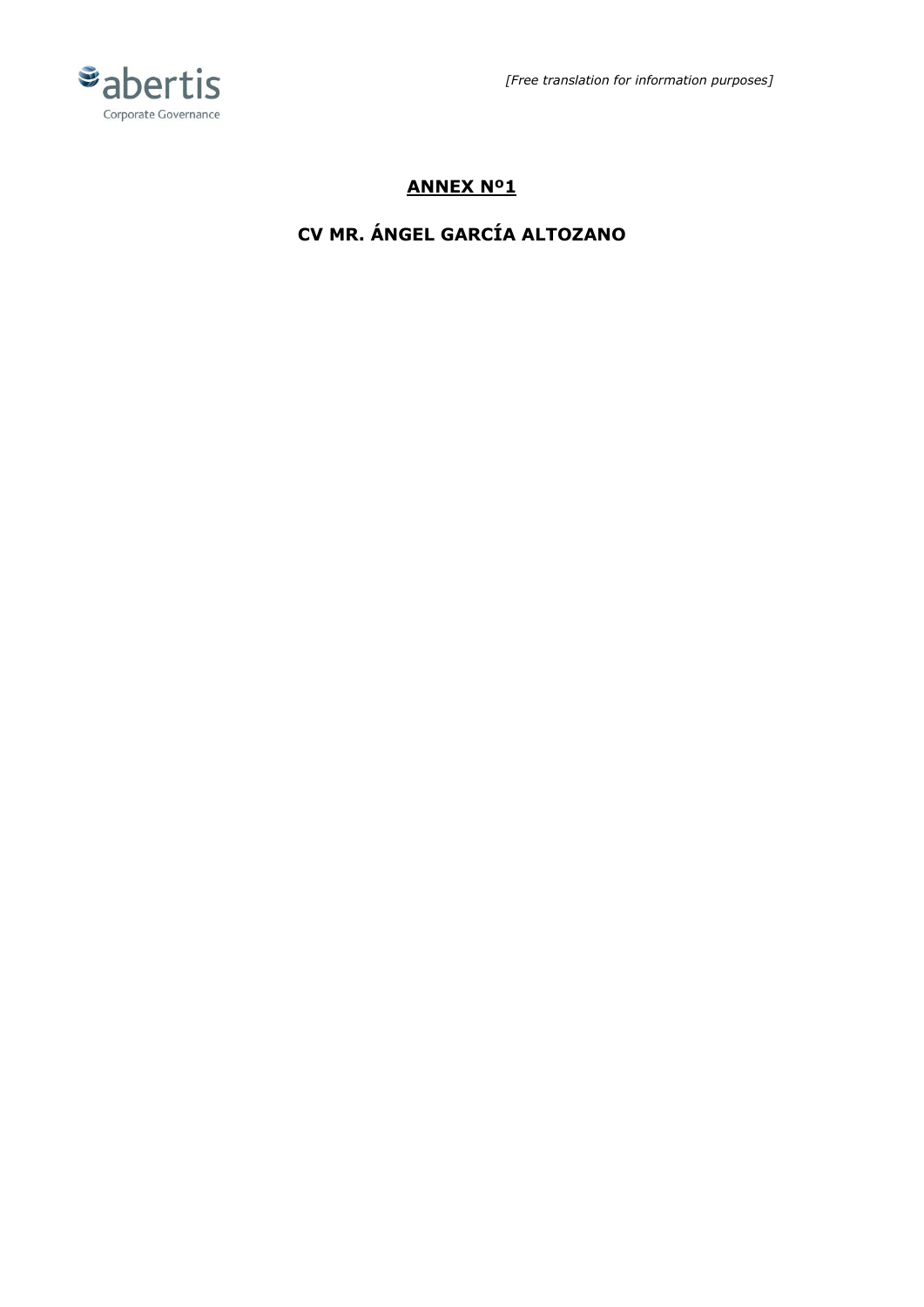### **Ángel García Altozano ACS Actividades de Construcción y Servicios, S.A.**

Nacido en 1949, es Ingeniero de Caminos, Canales y Puertos por la Escuela Técnica Superior de Ingenieros de Caminos de Madrid y MBA por la Universidad de Dayton, Ohio.

Comenzó su trayectoria profesional en el sector de la construcción. Ha sido Director General del Instituto Nacional de Industria (INI) y Presidente de Bankers Trust para España y Portugal. Se incorporó al Grupo ACS en 1997 como Director General Corporativo, con la responsabilidad sobre las áreas económico-financieras, desarrollo corporativo y empresas participadas. Es Consejero de HOCHTIEF y de distintas sociedades del Grupo ACS.

Born in 1949. He holds a Civil Engineering Degree from the University of Madrid and an MBA from the University of Dayton, Ohio.

Mr. García Altozano started his professional career in the construction sector. He was General Manager of the Instituto Nacional de Industria (INI) and President of Bankers Trust for Spain and Portugal. In 1997 he joined ACS Group and is presently the Corporate General Manager in charge of corporate development and of the new business activities. He is responsible for all the financial matters of the Group. Amongst other positions, he is Board Member of HOCHTIEF and of different subsidiaries of ACS Group.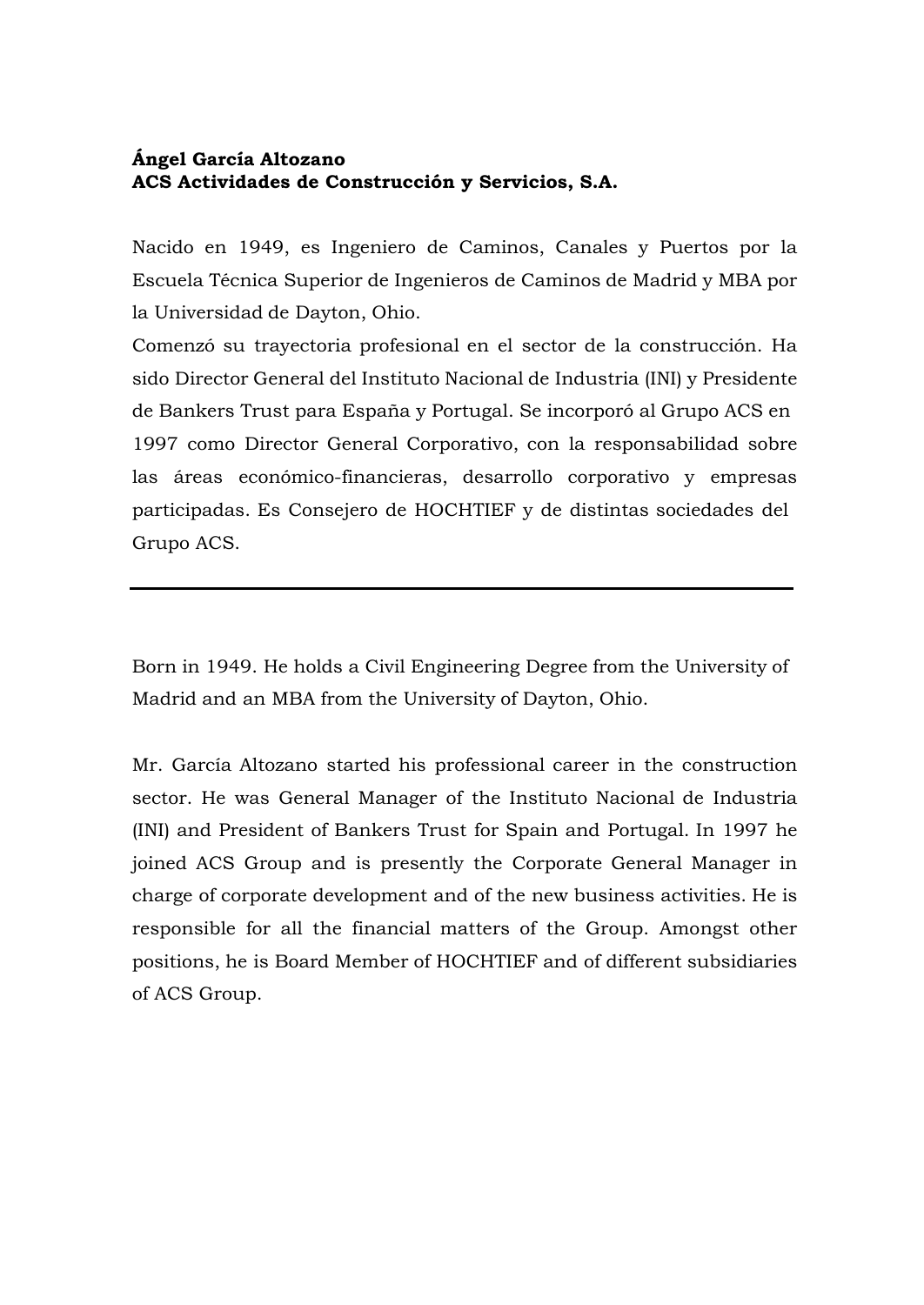

### **SUPPORTING REPORT SUBMITTED BY THE BOARD OF DIRECTORS OF ABERTIS INFRAESTRUCTURAS, S.A. EVALUATING THE COMPETENCE, EXPERIENCE AND MERITS OF THE DIRECTOR MR. JOSÉ LUIS DEL VALLE PÉREZ.**

 $\_$  . The contribution of the contribution of  $\mathcal{L}_\mathcal{A}$  , and the contribution of  $\mathcal{L}_\mathcal{A}$  , and the contribution of  $\mathcal{L}_\mathcal{A}$ 

The Board of Directors of Abertis Infraestructuras, S.A. issues this document for the purposes of informing on its proposal appoint Mr. José Luis del Valle Pérez in as Board member, taking into account the statutory provisions and the regime envisaged in the Law on Capital Companies.

In particular, the regime established in sections 5 of Article 529 decies of the Redrafted Text of the Law on Capital Companies has been taken into account for the purposes of evaluating the competence, experience and merits of the proposed Director.

Having evaluated all the requirements relating to the proposed Director's commercial and professional repute, the knowledge and experience for exercising its duties as director and willingness to exercise good governance of the company, highlighting its capabilities and professional background, the Board of Directors, prior report by the Appointments and Remuneration Committee, proposes to appoint Mr. José Luis del Valle Pérez as member of the Board of Directors, for a term of one (1) year and, in any case, until the day on which the Ordinary General Meeting is held in 2023.

The Board considers that Mr. José Luis del Valle Pérez is suitable for the duties proposed, and that he will provide Abertis Infraestructuras, S.A. with his considerable experience and knowledge of the business sector, which will undoubtedly help in the process of decision-making within the Board.

For the purposes of providing complete information, his CV is attached to this document.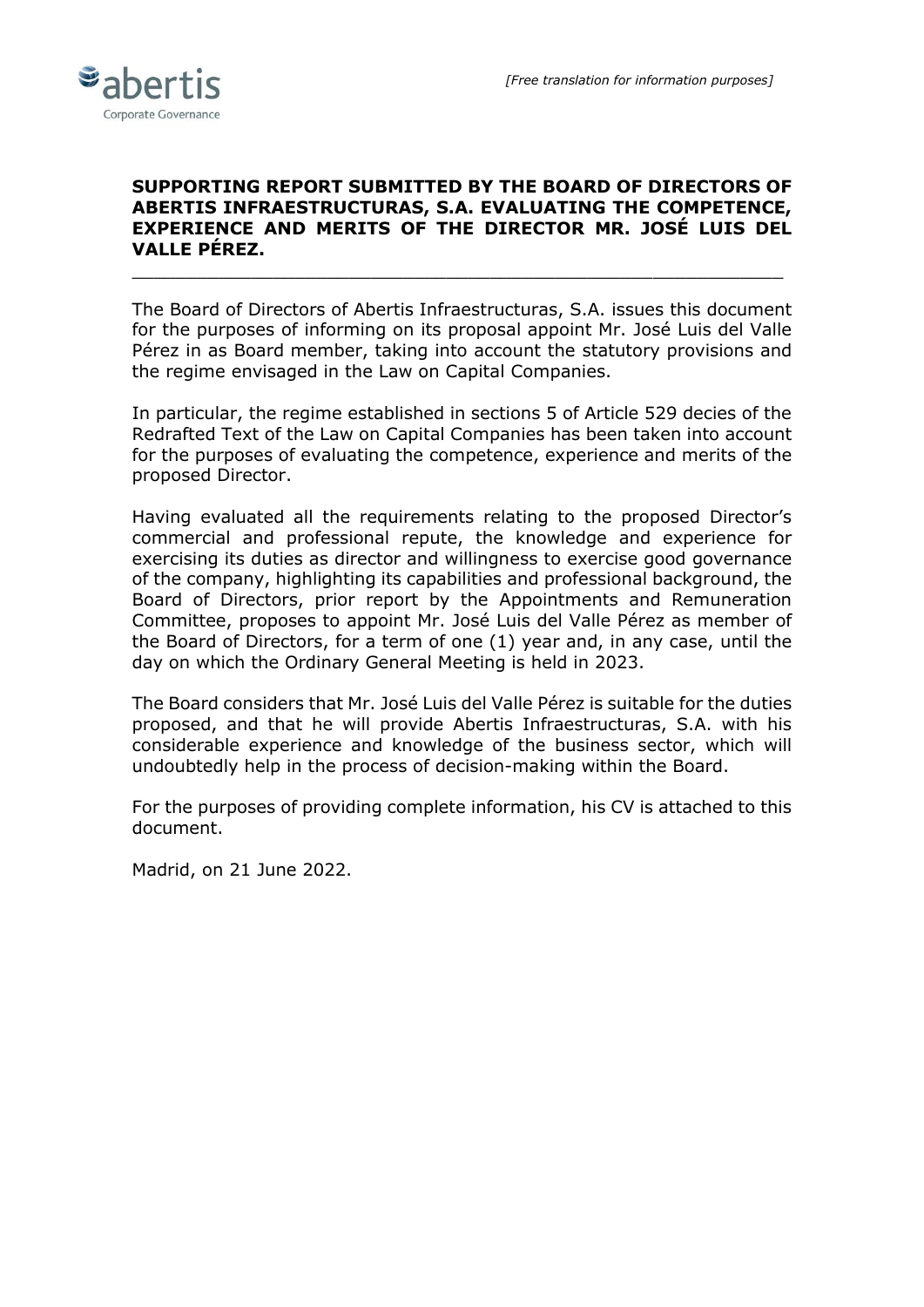



## **ANNEX Nº1**

# **CV MR. JOSÉ LUIS DEL VALLE PÉREZ**